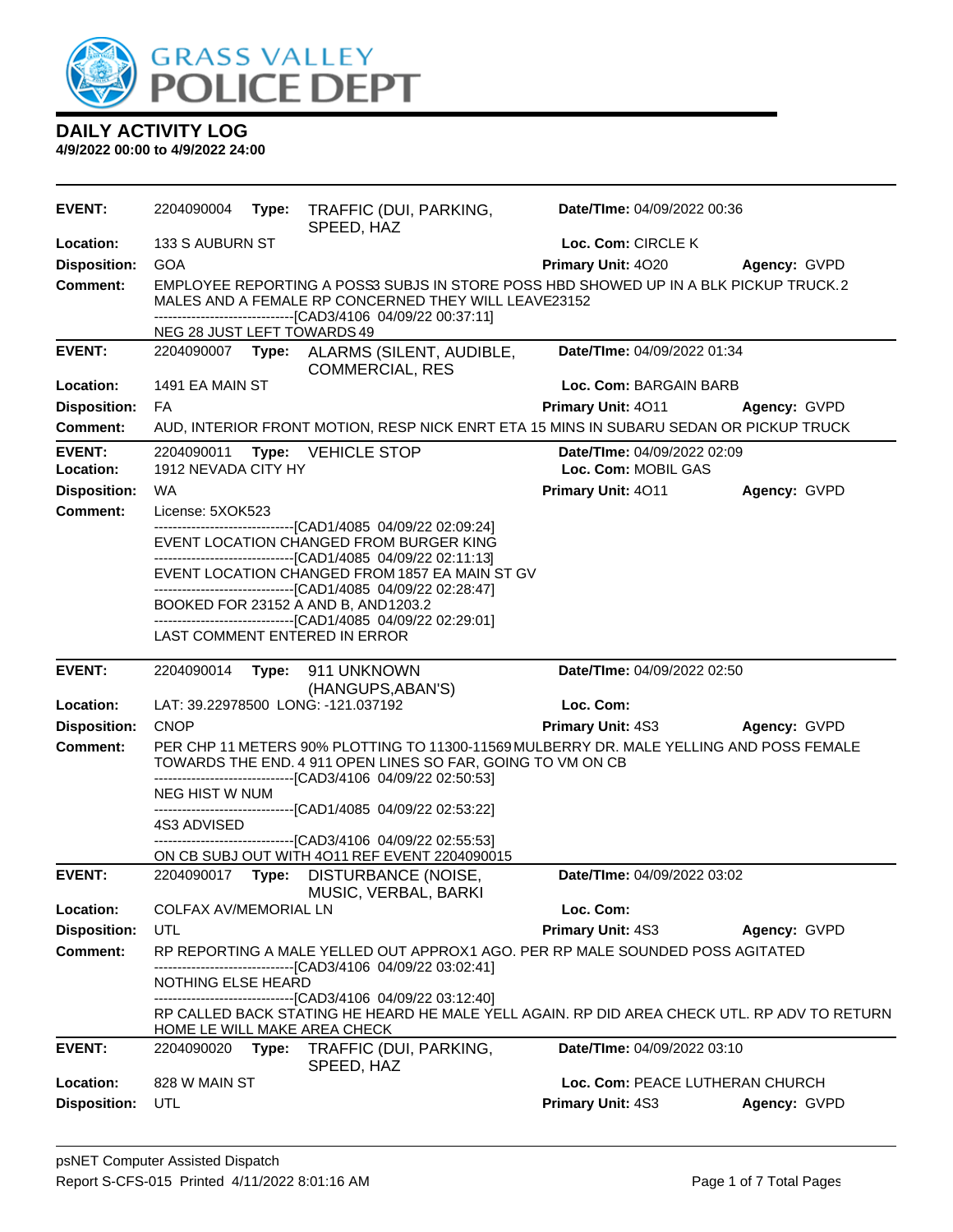

| <b>Comment:</b>     | RP REPORTING WHI SUV WITH JUVS DOING DONUTS IN THE PARKING LOT                                                                                                          |                                                                                                                                                                                         |                                         |              |  |
|---------------------|-------------------------------------------------------------------------------------------------------------------------------------------------------------------------|-----------------------------------------------------------------------------------------------------------------------------------------------------------------------------------------|-----------------------------------------|--------------|--|
|                     | ------------------------------[CAD3/4106 04/09/22 03:11:07]<br>RP REQ THEY ARE MOVED ALONG DUE TO NOISE<br>-------------------------------[CAD1/4085 04/09/22 03:19:08] |                                                                                                                                                                                         |                                         |              |  |
|                     | 4S3 ADVISED                                                                                                                                                             |                                                                                                                                                                                         |                                         |              |  |
| <b>EVENT:</b>       | 2204090025 Type: VEHICLE STOP                                                                                                                                           |                                                                                                                                                                                         | <b>Date/TIme: 04/09/2022 05:01</b>      |              |  |
| Location:           | 133 S AUBURN ST                                                                                                                                                         |                                                                                                                                                                                         | Loc. Com: CIRCLE K                      |              |  |
| <b>Disposition:</b> | <b>WA</b>                                                                                                                                                               |                                                                                                                                                                                         | Primary Unit: 4011                      | Agency: GVPD |  |
| Comment:            | License: 5VZP305                                                                                                                                                        | -------------------------------[CAD1/4085 04/09/22 05:02:18]                                                                                                                            |                                         |              |  |
|                     | EVENT LOCATION CHANGED FROM CIRCLE K                                                                                                                                    |                                                                                                                                                                                         |                                         |              |  |
| <b>EVENT:</b>       | 2204090032 Type: FOLLOWUP                                                                                                                                               |                                                                                                                                                                                         | Date/TIme: 04/09/2022 06:08             |              |  |
| Location:           | 288 SUTTON WY # 224                                                                                                                                                     |                                                                                                                                                                                         | Loc. Com:                               |              |  |
| <b>Disposition:</b> | <b>CBC</b>                                                                                                                                                              |                                                                                                                                                                                         | <b>Primary Unit: 4011</b>               | Agency: GVPD |  |
| <b>Comment:</b>     |                                                                                                                                                                         | 911 ANGRY THAT OFFICERS MAY HAVE HIS PHONE SINCE HE JUST GOT OUT OF THE HOSPITAL AFTER<br>OVERDOSING. REF EVENT 15 BY 4011. RP REQ 1021 OR CTC AT BUS STOP IFO LISTED IF GVPD HAS PHONE |                                         |              |  |
| <b>EVENT:</b>       | 2204090037 Type: ALCOHOL RELATED                                                                                                                                        | (EXCEPTION OF DUI)                                                                                                                                                                      | Date/TIme: 04/09/2022 07:40             |              |  |
| Location:           | 2054 NEVADA CITY HIGHWAY                                                                                                                                                |                                                                                                                                                                                         | Loc. Com: SAVE MART                     |              |  |
| <b>Disposition:</b> | UTL                                                                                                                                                                     |                                                                                                                                                                                         | Primary Unit: 402 Agency: GVPD          |              |  |
| Comment:            |                                                                                                                                                                         | RP RPTNG MALE SITTING IFO STORE DRINKING BEER AND THROWING UP. SUBJ WEARING A BRIGHT GREEN<br>SHIRT, RP STATES SUBJ IS AN ONGOING ISSUE                                                 |                                         |              |  |
|                     | -------------------------------[CAD1/4056 04/09/22 07:41:06]                                                                                                            |                                                                                                                                                                                         |                                         |              |  |
|                     | <b>VOICED</b>                                                                                                                                                           |                                                                                                                                                                                         |                                         |              |  |
|                     | 402 TO HANDLE                                                                                                                                                           |                                                                                                                                                                                         |                                         |              |  |
| <b>EVENT:</b>       | 2204090043 Type: VANDALISM                                                                                                                                              |                                                                                                                                                                                         | Date/TIme: 04/09/2022 08:40             |              |  |
| Location:           | Loc. Com:<br>123 MARGARET LN                                                                                                                                            |                                                                                                                                                                                         |                                         |              |  |
| <b>Disposition:</b> | <b>CBC</b>                                                                                                                                                              |                                                                                                                                                                                         | <b>Primary Unit: 402</b>                | Agency: GVPD |  |
| <b>Comment:</b>     |                                                                                                                                                                         | ------------------------[CAD1/4056 04/09/22 08:40:34]                                                                                                                                   |                                         |              |  |
|                     |                                                                                                                                                                         | EVENT LOCATION CHANGED FROM 123 MARGARET LN                                                                                                                                             |                                         |              |  |
|                     | ---------------------------------[4O2/MDT 04/09/22 09:11]                                                                                                               | GRAFFITI LOCATED ON RETAINING WALL OF LISTED ADDRESS. SUPP TO CASE C200729. GRAFFITI WAS                                                                                                |                                         |              |  |
|                     | PAINTED OVER.                                                                                                                                                           |                                                                                                                                                                                         |                                         |              |  |
| <b>EVENT:</b>       | 2204090044 Type: 911 UNKNOWN                                                                                                                                            |                                                                                                                                                                                         | Date/TIme: 04/09/2022 08:42             |              |  |
|                     |                                                                                                                                                                         | (HANGUPS, ABAN'S)                                                                                                                                                                       |                                         |              |  |
| Location:           | LAT: 39.21955000 LONG: -121.058671                                                                                                                                      |                                                                                                                                                                                         | Loc. Com:                               |              |  |
| <b>Disposition:</b> | <b>HBD</b>                                                                                                                                                              |                                                                                                                                                                                         | <b>Primary Unit:</b>                    | Agency: GVPD |  |
| <b>Comment:</b>     | 911 OPEN LINE, HEARD MUSIC IN THE BACKGROUND, RAPPING, AND INTERIOR VEH NOISES<br>--------------------------------[CAD2/4116 04/09/22 08:44:10]                         |                                                                                                                                                                                         |                                         |              |  |
|                     | ON CALL BACK, RP CURSED AT DISPATCH AND DISCONNECTED<br>--------------------------------[CAD2/4116 04/09/22 08:45:11]                                                   |                                                                                                                                                                                         |                                         |              |  |
|                     | ***** EVENT CLOSED BY CAD1                                                                                                                                              | ON ADDITIONAL CALL BACK, NEG ANSWER, MSG STATES VM NOT SET UP, UNABLE TO LEAVE A MSG                                                                                                    |                                         |              |  |
| <b>EVENT:</b>       | TRAFFIC (DUI, PARKING,<br>Date/TIme: 04/09/2022 09:03<br>2204090049<br>Type:<br>SPEED, HAZ                                                                              |                                                                                                                                                                                         |                                         |              |  |
| Location:           | 49 STATE/WE MCKNIGHT WY                                                                                                                                                 |                                                                                                                                                                                         | Loc. Com: NB                            |              |  |
| <b>Disposition:</b> | UTL                                                                                                                                                                     |                                                                                                                                                                                         | Primary Unit: 4015                      | Agency: GVPD |  |
| <b>Comment:</b>     |                                                                                                                                                                         | 911 RPT'G 23103 GRN LEXS 8WBV899 UNABLE TO MAINTAIN LANES XFERED TO CHP                                                                                                                 |                                         |              |  |
|                     | <b>VOICED</b>                                                                                                                                                           | -----------------------[CAD1/4056_04/09/22_09:04:40]                                                                                                                                    |                                         |              |  |
| <b>EVENT:</b>       | 2204090051<br>Type:                                                                                                                                                     | <b>FIRE</b>                                                                                                                                                                             | Date/TIme: 04/09/2022 09:12             |              |  |
| Location:           | 355 JOERSCHKE DR                                                                                                                                                        |                                                                                                                                                                                         | Loc. Com: SPRINGHILL MANOR CONVALESCENT |              |  |
|                     |                                                                                                                                                                         |                                                                                                                                                                                         | <b>HOSPITAL</b>                         |              |  |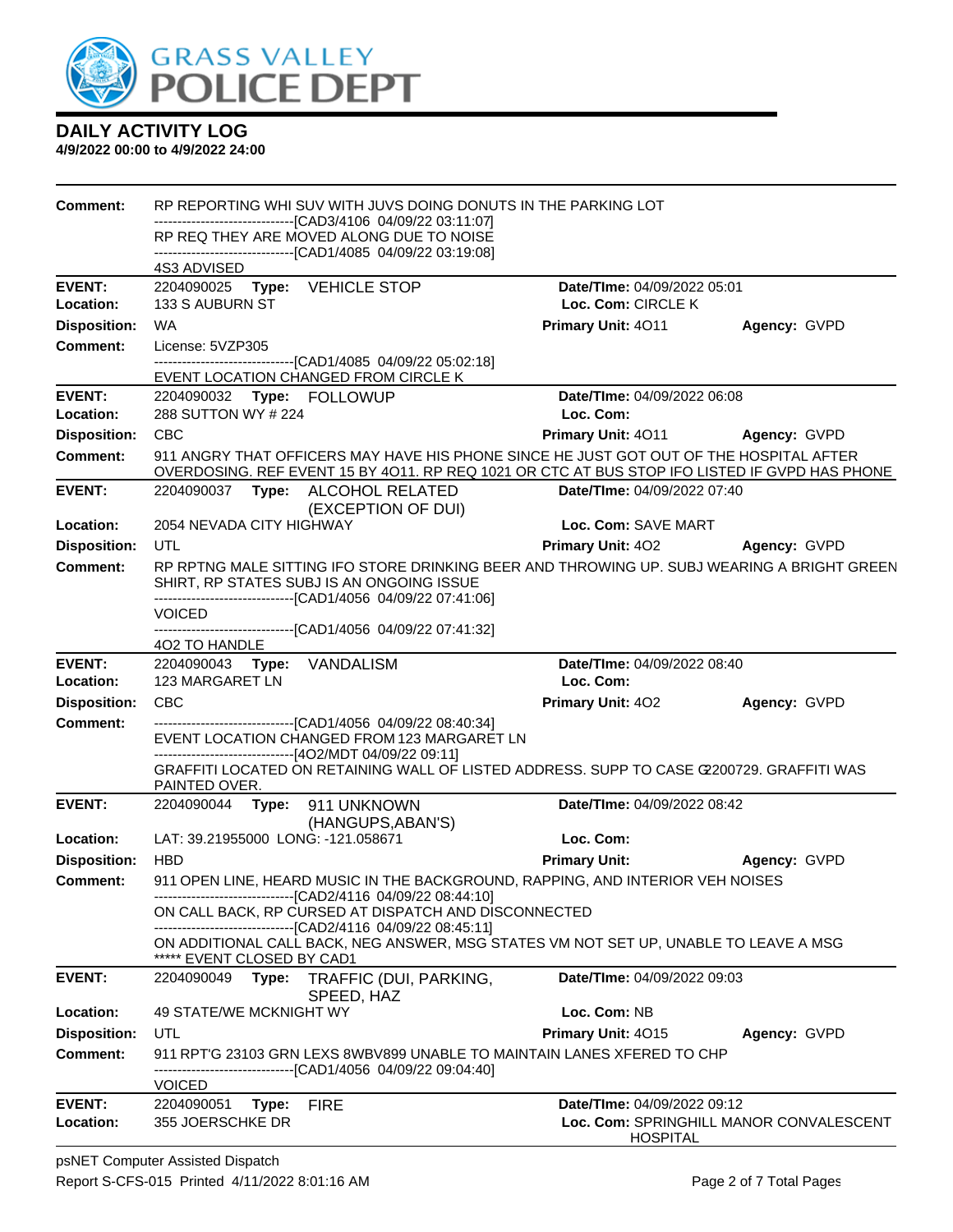

| <b>Disposition:</b>        | <b>HBD</b>                                                                                                                                                                                                                                                                                                                                                                                                                                                                  | <b>Primary Unit:</b>                                    | Agency: GVPD                              |  |  |
|----------------------------|-----------------------------------------------------------------------------------------------------------------------------------------------------------------------------------------------------------------------------------------------------------------------------------------------------------------------------------------------------------------------------------------------------------------------------------------------------------------------------|---------------------------------------------------------|-------------------------------------------|--|--|
| <b>Comment:</b>            | 911 FIRE ALARM GOING OFF/XFER TO CALFIRE<br>***** EVENT CLOSED BY CAD1                                                                                                                                                                                                                                                                                                                                                                                                      |                                                         |                                           |  |  |
| <b>EVENT:</b>              | Date/TIme: 04/09/2022 09:22<br>2204090057 Type: 911 UNKNOWN<br>(HANGUPS, ABAN'S)                                                                                                                                                                                                                                                                                                                                                                                            |                                                         |                                           |  |  |
| Location:                  | 355 JOERSCHKE DR                                                                                                                                                                                                                                                                                                                                                                                                                                                            | <b>HOSPITAL</b>                                         | Loc. Com: SPRINGHILL MANOR CONVALESCENT   |  |  |
| <b>Disposition:</b>        | <b>HBD</b>                                                                                                                                                                                                                                                                                                                                                                                                                                                                  | <b>Primary Unit:</b>                                    | Agency: GVPD                              |  |  |
| Comment:                   | 911 ABANDON                                                                                                                                                                                                                                                                                                                                                                                                                                                                 |                                                         |                                           |  |  |
|                            | ------------------------------[CAD2/4116_04/09/22_09:32:52]<br>ON CALL BACK, FIRE ALARM WENT OFF, RP STATES CALFIRE RESPONDED AND EVERYONE IS @<br>***** EVENT CLOSED BY CAD2                                                                                                                                                                                                                                                                                               |                                                         |                                           |  |  |
| <b>EVENT:</b>              | 2204090059 Type: DISTURBANCE (NOISE,<br>MUSIC, VERBAL, BARKI                                                                                                                                                                                                                                                                                                                                                                                                                | Date/TIme: 04/09/2022 09:26                             |                                           |  |  |
| Location:                  | 207 JOERSCHKE DR #4                                                                                                                                                                                                                                                                                                                                                                                                                                                         | Loc. Com:                                               |                                           |  |  |
| <b>Disposition:</b>        | <b>CBC</b>                                                                                                                                                                                                                                                                                                                                                                                                                                                                  | Primary Unit: 4D13                                      | Agency: GVPD                              |  |  |
| <b>Comment:</b>            | RP RPTNG SUBJS READING WHAT SHE IS DOING WHILE SHES LOOKING FOR HER DMV PAPERWORK. RP<br>STATES SHE ASKED THE SUBJS TO STOP TALIKING BUT THEY DON'T AND THEN SHE GETS MAD, SHE HAS<br>REPORTED IT TO MANAGEMENT BUT THEY WON'T DO ANYTHING ABOUT IT. RP STATES SHE CAN'T GET<br>ANYTHING DONE. NEG WEAPONS<br>--------------------------[CAD2/4116_04/09/22_09:26:26]<br>RP HAS A DOG, WILL PUT HIM AWAY FOR CTC<br>------------------------------[4D13/MDT 04/09/22 09:46] |                                                         |                                           |  |  |
|                            | CONTACT MADE WITH THE RP. CODE4. TRIED TO CONTACT THE SISTER, LEFT VOICEMAIL.                                                                                                                                                                                                                                                                                                                                                                                               |                                                         |                                           |  |  |
| <b>EVENT:</b>              | 2204090071 Type: WELFARE CHECK                                                                                                                                                                                                                                                                                                                                                                                                                                              | Date/TIme: 04/09/2022 10:09                             |                                           |  |  |
| Location:                  | 155 GLASSON WY                                                                                                                                                                                                                                                                                                                                                                                                                                                              |                                                         | Loc. Com: SIERRA NEVADA MEMORIAL HOSPITAL |  |  |
| <b>Disposition:</b>        | <b>CBC BACK WITH ER STAFF</b>                                                                                                                                                                                                                                                                                                                                                                                                                                               | Primary Unit: 4D13 Agency: GVPD                         |                                           |  |  |
| <b>Comment:</b>            | RP RPTG HER SON IS HAVING MH CRISIS AND LEFT. RP IS CONCERNED SUBJ MIGHT WALK INTO THE<br>STREET. SUBJ NEVER WENT IN THE HOSPITAL                                                                                                                                                                                                                                                                                                                                           |                                                         |                                           |  |  |
|                            | WMA 601/190 LSW BRO HOODIE, BRO PANTS, HIKING BOOKS.<br>-------------------------------[CAD3/4074 04/09/22 10:09:49]<br>SUBJ LAST SEEN CATHERINE/GLASSON<br>------------------------------[CAD3/4074_04/09/22 10:10:19]<br>UNK IF SUBJ WILL BE VIOLENT TWD LE. NO WEAPONS. SUBJ WAS STARTING OT BE AGRESSIVE<br>-------------------------------[CAD3/4074 04/09/22 10:11:04]<br>RP STATES SUBJ GOING TWD DORSEY FROM CATHERINE                                              |                                                         |                                           |  |  |
| <b>EVENT:</b><br>Location: | 125 NEAL ST                                                                                                                                                                                                                                                                                                                                                                                                                                                                 | Date/TIme: 04/09/2022 10:19<br>Loc. Com: E DANIELS PARK |                                           |  |  |
| <b>Disposition:</b>        | <b>CBC</b>                                                                                                                                                                                                                                                                                                                                                                                                                                                                  | <b>Primary Unit: 402</b>                                | Agency: GVPD                              |  |  |
| <b>Comment:</b>            | GVDA<br>---------------[CAD1/4056 04/09/22 10:25:18]<br>EVENT LOCATION CHANGED FROM 125 NEAL ST                                                                                                                                                                                                                                                                                                                                                                             |                                                         |                                           |  |  |
| <b>EVENT:</b>              | ANIMALS (ABUSE, LOOSE,<br>2204090080<br>Type:<br>FOUND, INJURED)                                                                                                                                                                                                                                                                                                                                                                                                            |                                                         | Date/TIme: 04/09/2022 10:32               |  |  |
| Location:                  | 360 SUTTON WY                                                                                                                                                                                                                                                                                                                                                                                                                                                               | Loc. Com:                                               |                                           |  |  |
| <b>Disposition:</b>        | UTL WILL CONTINUE TO LOOK FOR DOG                                                                                                                                                                                                                                                                                                                                                                                                                                           | Primary Unit: 4D13                                      | Agency: GVPD                              |  |  |
| <b>Comment:</b>            | RP RPTG HUSKY/SHEPHERD MIX LOOSE IN THE AREA. NO COLLAR                                                                                                                                                                                                                                                                                                                                                                                                                     |                                                         |                                           |  |  |
| <b>EVENT:</b><br>Location: | Date/TIme: 04/09/2022 11:06<br>2204090090<br>Type:<br><b>WELFARE CHECK</b><br>2350 RIDGE RD<br>Loc. Com: UHAUL                                                                                                                                                                                                                                                                                                                                                              |                                                         |                                           |  |  |
| <b>Disposition:</b>        | UTL 2576 RIDGE, UTL SCREAMING                                                                                                                                                                                                                                                                                                                                                                                                                                               | Primary Unit: 4D13                                      | Agency: GVPD                              |  |  |
| <b>Comment:</b>            | 911 RPTG SHE HEARS A J APPROX 10-13YOA SCREAMING FOR APPROX 2 HOURS FROM LISTED. REQ WEL<br><b>CHECK</b>                                                                                                                                                                                                                                                                                                                                                                    |                                                         |                                           |  |  |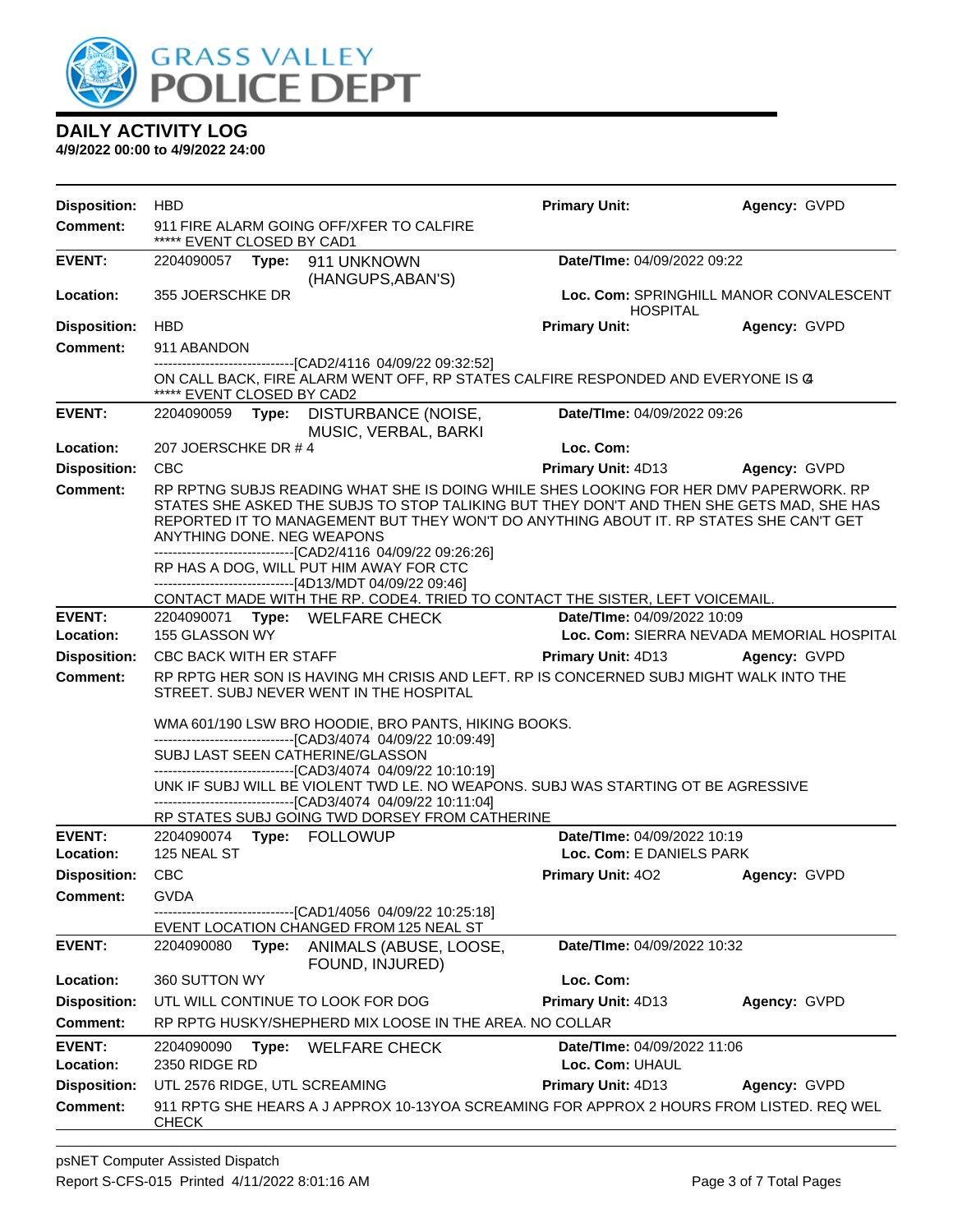

| <b>EVENT:</b>              | 2204090092<br>Type: TRAFFIC (DUI, PARKING,<br>SPEED, HAZ                                                          | Date/TIme: 04/09/2022 11:10                                                                  |  |  |  |
|----------------------------|-------------------------------------------------------------------------------------------------------------------|----------------------------------------------------------------------------------------------|--|--|--|
| Location:                  | 49/20 STATE/IDAHO MARYLAND RD                                                                                     | Loc. Com: NB TWD NEVADA CITY, BEFORE IDAHC<br><b>MARYLAN</b>                                 |  |  |  |
| <b>Disposition:</b>        | <b>HBD</b>                                                                                                        | <b>Primary Unit:</b><br>Agency: GVPD                                                         |  |  |  |
| <b>Comment:</b>            | 911 RPTNG YOUNG MALE WALKING ON THE HIGHWAY, XFR TO CHP                                                           |                                                                                              |  |  |  |
|                            | --------------------------------[CAD1/4056 04/09/22 11:11:39]<br><b>VOICED</b>                                    |                                                                                              |  |  |  |
|                            | ---------------------------------[CAD2/4116 04/09/22 11:12:20]                                                    |                                                                                              |  |  |  |
|                            | RP STATES TALL WHI MALE, HOLDING EARS                                                                             |                                                                                              |  |  |  |
|                            | ----------------------------------[CAD2/4116 04/09/22 11:12:55]<br>RP STATES SUBJ WALKING ON THE HIGHWAY SHOULDER |                                                                                              |  |  |  |
|                            | ***** EVENT CLOSED BY CAD1                                                                                        |                                                                                              |  |  |  |
| <b>EVENT:</b>              | 2204090094 Type: ANIMALS (ABUSE, LOOSE,                                                                           | Date/TIme: 04/09/2022 11:24                                                                  |  |  |  |
| Location:                  | FOUND, INJURED)<br>692 FREEMAN LN # A                                                                             | Loc. Com: RALEYS                                                                             |  |  |  |
| <b>Disposition:</b>        | <b>CBC</b>                                                                                                        | <b>Primary Unit: 402</b><br>Agency: GVPD                                                     |  |  |  |
| <b>Comment:</b>            |                                                                                                                   | RP RPNTG DOG IN HOT CAR IN PARKING LOT, WHI GMC ACADIA LP8CJC111. RP STATES BLK DOG BARKING, |  |  |  |
|                            | VEH PARKED IFO RALEYS. RP REFUSED TO PROVIDE PHONE NUMBER                                                         |                                                                                              |  |  |  |
|                            | -------------------------------[CAD1/4056 04/09/22 11:47:53]<br>402 TO HANDLE                                     |                                                                                              |  |  |  |
|                            | --------------------------------[4O2/MDT 04/09/22 11:57]                                                          |                                                                                              |  |  |  |
|                            | LOCATED VEHICLE W DOG INSIDE, DOG APP FINE. WINDOWS DOWN AND TEMP WAS NOT LIFE                                    |                                                                                              |  |  |  |
| <b>EVENT:</b>              | THREATENING FOR CONDITIONS<br>2204090099 Type: 911 UNKNOWN                                                        | Date/TIme: 04/09/2022 11:58                                                                  |  |  |  |
|                            | (HANGUPS, ABAN'S)                                                                                                 |                                                                                              |  |  |  |
| Location:                  | 692 FREEMAN LN # A                                                                                                | Loc. Com: RALEYS                                                                             |  |  |  |
| <b>Disposition:</b>        | <b>HBD</b>                                                                                                        | <b>Primary Unit:</b><br>Agency: GVPD                                                         |  |  |  |
| <b>Comment:</b>            | 911 OPEN LINE, POSS POCKET DIAL                                                                                   |                                                                                              |  |  |  |
|                            | -------------------------------[CAD1/4056 04/09/22 11:58:51]<br>MSG LEFT                                          |                                                                                              |  |  |  |
|                            | -------------------------------[CAD3/4074 04/09/22 12:03:29]                                                      |                                                                                              |  |  |  |
|                            | RP CALLED BACK AND ADV C4, ACCIDENTAL<br>-------------------------------[CAD3/4074 04/09/22 12:03:44]             |                                                                                              |  |  |  |
|                            | EVENT LOCATION CHANGED FROM LAT:39.20247000 LONG: -121.065109 GRASS VALLEY                                        |                                                                                              |  |  |  |
|                            | ***** EVENT CLOSED BY CAD3                                                                                        |                                                                                              |  |  |  |
| <b>EVENT:</b><br>Location: | 2204090101 Type: WELFARE CHECK<br>155 GLASSON WY                                                                  | Date/TIme: 04/09/2022 12:03<br>Loc. Com: SIERRA NEVADA MEMORIAL HOSPITAL                     |  |  |  |
| <b>Disposition:</b>        | UTL                                                                                                               | <b>Primary Unit: 4D13</b><br>Agency: GVPD                                                    |  |  |  |
| <b>Comment:</b>            | ER STAFF RPT'G A MALE CAME INTO THE ER STATING HE HAS HARMED HIMSELF AND VAGUE1146                                |                                                                                              |  |  |  |
|                            | STATEMENTS. HE GOT SCARED AND LEFT ON FOOT. STAFF REQ WELFARE CHK                                                 |                                                                                              |  |  |  |
|                            | WMA WEARING GRY SHIRT AND BLU SHORTS TWRDS CATHERINE                                                              |                                                                                              |  |  |  |
| <b>EVENT:</b><br>Location: | 2204090108<br>Type: WELFARE CHECK                                                                                 | Date/TIme: 04/09/2022 13:05<br>Loc. Com: CROWN POINT APARTMENTS                              |  |  |  |
| <b>Disposition:</b>        | 536 WHITING ST # 63<br><b>CBC</b>                                                                                 | <b>Primary Unit: 402</b><br>Agency: GVPD                                                     |  |  |  |
| <b>Comment:</b>            | RP REQ WEL CHECK ON 85 YOA FRIEND WHO HE HASNT HEARD FOR IN 2 WEEKS. REQ 10-21 W/DISPO                            |                                                                                              |  |  |  |
|                            | ----------------------------------[4O2/MDT 04/09/22 13:20]                                                        |                                                                                              |  |  |  |
|                            | RP WAS ADVISED THAT THE PERSON WAS DECEASED AS OF3 WEEKS AGO.                                                     |                                                                                              |  |  |  |
| <b>EVENT:</b><br>Location: | 2204090131 Type: VEHICLE STOP                                                                                     | Date/TIme: 04/09/2022 14:36                                                                  |  |  |  |
| <b>Disposition:</b>        | 900 LA BARR MEADOWS RD<br>WA                                                                                      | Loc. Com: IFO SUDS BROS                                                                      |  |  |  |
| <b>Comment:</b>            | License: 7CIE96                                                                                                   | <b>Primary Unit: 4K19</b><br>Agency: GVPD                                                    |  |  |  |
|                            | -------------------------------[CAD2/4116 04/09/22 14:38:10]                                                      |                                                                                              |  |  |  |
|                            | EVENT LOCATION CHANGED FROM SUDS BROS                                                                             |                                                                                              |  |  |  |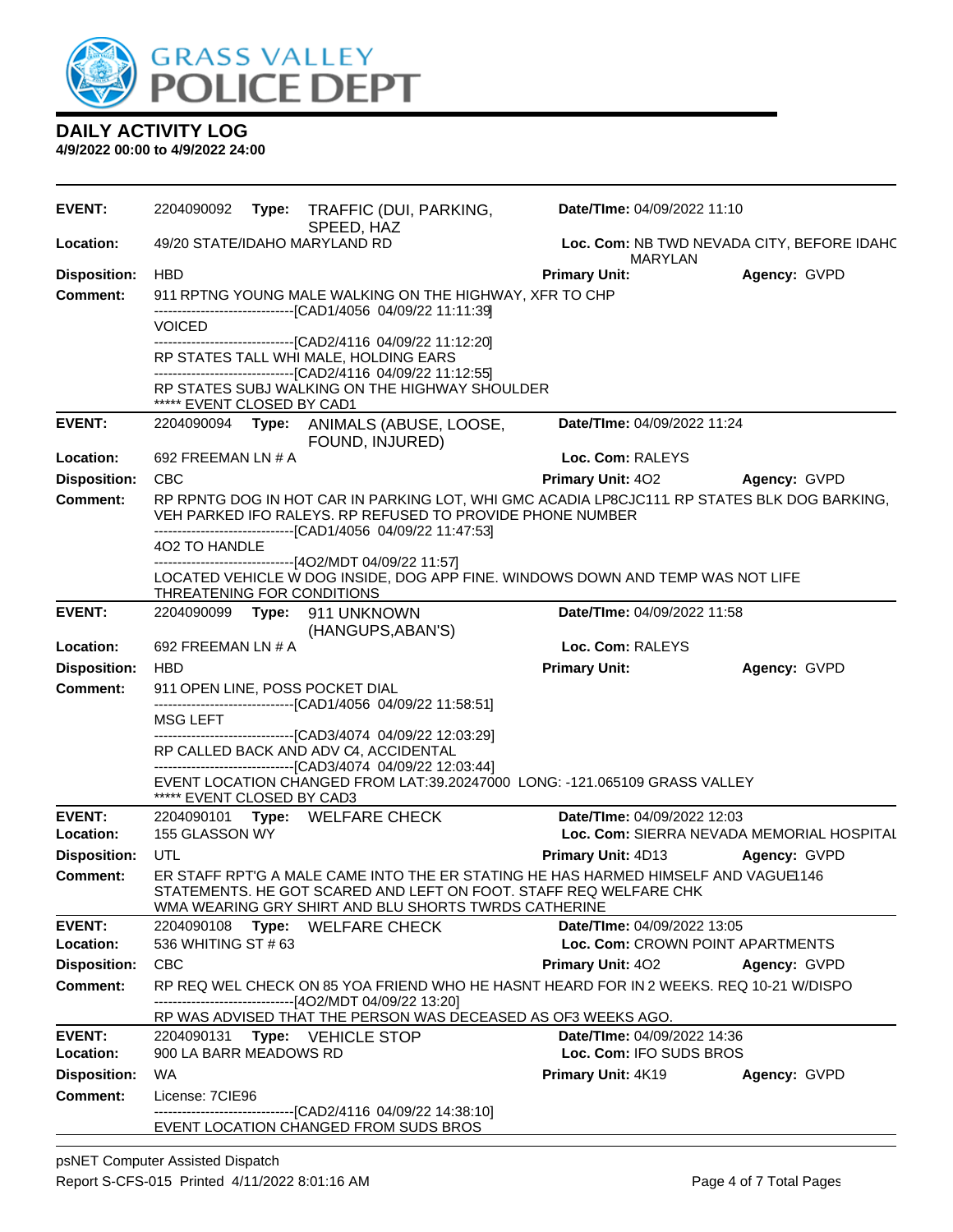

| <b>EVENT:</b><br>Location: | 2204090133 Type: ALL OTHERS<br><b>GRASS VALLEY</b>                                                                                 |                                                                                                                                            | Date/TIme: 04/09/2022 14:50<br>Loc. Com: |                         |  |
|----------------------------|------------------------------------------------------------------------------------------------------------------------------------|--------------------------------------------------------------------------------------------------------------------------------------------|------------------------------------------|-------------------------|--|
| <b>Disposition:</b>        | <b>CBC MSG LEFT</b>                                                                                                                |                                                                                                                                            | Primary Unit: 4015                       | Agency: GVPD            |  |
| <b>Comment:</b>            | RP REQ 10-21 REF HER MOTHER WHO IS TRANSIENT IN GRASS VALLEY                                                                       |                                                                                                                                            |                                          |                         |  |
|                            |                                                                                                                                    |                                                                                                                                            |                                          |                         |  |
| <b>EVENT:</b>              | 2204090136<br>Type:                                                                                                                | <b>SUSPICIOUS CIRCUMSTANCE</b><br>(VEHICLE, PERSON                                                                                         | Date/TIme: 04/09/2022 15:08              |                         |  |
| Location:                  | 176 MCNAB CR                                                                                                                       |                                                                                                                                            | Loc. Com:                                |                         |  |
| <b>Disposition:</b>        | <b>CBC</b>                                                                                                                         |                                                                                                                                            | Primary Unit: 4015                       | Agency: GVPD            |  |
| <b>Comment:</b>            | 911 FROM PATIENT IN SNMH ROOM 113A STATES SOMEONE 459'D HER HOUSE WHILE SHE HAS BEEN IN THE<br>HOSPITAL. UNK HOW SHE GOT THE INFO. |                                                                                                                                            |                                          |                         |  |
| <b>EVENT:</b>              | 2204090138 Type: ALL OTHERS                                                                                                        |                                                                                                                                            | Date/TIme: 04/09/2022 15:12              |                         |  |
| Location:                  | <b>TINLOY ST/BANK ST</b>                                                                                                           |                                                                                                                                            | Loc. Com:                                |                         |  |
| <b>Disposition:</b>        | CBC                                                                                                                                |                                                                                                                                            | <b>Primary Unit: 402</b>                 | Agency: GVPD            |  |
| <b>Comment:</b>            |                                                                                                                                    | RP IS A IN HOME CARETAKER AND REQ10-21 TO RPT'G POSS THEFT OF A CLIENTS EBT CARD<br>------------------------------[4O2/MDT 04/09/22 15:38] |                                          |                         |  |
|                            | NO ANSWER, MESSAGE LEFT.                                                                                                           |                                                                                                                                            |                                          |                         |  |
| <b>EVENT:</b>              |                                                                                                                                    | 2204090145 Type: PUBLIC RELATION CONTACT                                                                                                   | Date/TIme: 04/09/2022 15:54              |                         |  |
| Location:                  | 1262 SUTTON WY                                                                                                                     |                                                                                                                                            | Loc. Com: HOSPITALITY HOUSE 530 271 7144 |                         |  |
| <b>Disposition:</b>        | <b>CBC</b>                                                                                                                         |                                                                                                                                            | Primary Unit: 4015                       | Agency: GVPD            |  |
| <b>Comment:</b>            | <b>CLEARANCE FOR 1</b>                                                                                                             |                                                                                                                                            |                                          |                         |  |
| <b>EVENT:</b>              | 2204090149<br>Type:                                                                                                                | <b>CITIZEN ASSIST (CIVIL</b><br>STANDBY'S, LOCKOUT                                                                                         | Date/TIme: 04/09/2022 16:16              |                         |  |
| Location:                  | 1262 SUTTON WY                                                                                                                     |                                                                                                                                            | Loc. Com: HOSPITALITY HOUSE 530 271 7144 |                         |  |
| <b>Disposition:</b>        | <b>CBC</b>                                                                                                                         |                                                                                                                                            | Primary Unit: 4015                       | Agency: GVPD            |  |
| <b>Comment:</b>            | <b>CLEARANCE FOR 1</b>                                                                                                             |                                                                                                                                            |                                          |                         |  |
| <b>EVENT:</b>              | Date/TIme: 04/09/2022 16:39<br>2204090152<br>Type:<br><b>VANDALISM</b>                                                             |                                                                                                                                            |                                          |                         |  |
| Location:                  | 165 MILL ST                                                                                                                        |                                                                                                                                            | Loc. Com: DEL ORO 530 272 1646           |                         |  |
| <b>Disposition:</b>        | CBC                                                                                                                                |                                                                                                                                            | Primary Unit: 4K19                       | Agency: GVPD            |  |
| <b>Comment:</b>            | RP REQ 10-21 REF SOMEONE PUTTING A "LETS GO BRANDON" STICKER ON HER VEH. RP WAS PARKED<br>BEHIND THE BSN.                          |                                                                                                                                            |                                          |                         |  |
| <b>EVENT:</b>              | 2204090158<br>Type:                                                                                                                | <b>ALL OTHERS</b>                                                                                                                          | Date/TIme: 04/09/2022 17:11              |                         |  |
| Location:                  | 123 MARGARET LN                                                                                                                    |                                                                                                                                            |                                          | Loc. Com: WONG, ALAN MD |  |
| <b>Disposition:</b>        | <b>CBC</b>                                                                                                                         |                                                                                                                                            | Primary Unit: 402                        | Agency: GVPD            |  |
| <b>Comment:</b>            |                                                                                                                                    | --------------------------------[CAD3/4074 04/09/22 17:11:43]<br>EVENT LOCATION CHANGED FROM 123 MARGARET LN                               |                                          |                         |  |
| <b>EVENT:</b>              |                                                                                                                                    | 2204090160 Type: WELFARE CHECK                                                                                                             | Date/TIme: 04/09/2022 17:14              |                         |  |
| Location:                  | 508 ESKATON CR<br>Loc. Com:                                                                                                        |                                                                                                                                            |                                          |                         |  |
| <b>Disposition:</b>        | <b>CBC</b>                                                                                                                         |                                                                                                                                            | Primary Unit: 4K19                       | Agency: GVPD            |  |
| <b>Comment:</b>            |                                                                                                                                    | RP REQ 10-21 REF MEDICAL ISSUES AND GENERAL ISSUES, REFUSED XFER TO CALFIRE. REQ'D GVPD                                                    |                                          |                         |  |
|                            | --------------------------------[CAD1/4056 04/09/22 17:15:05]                                                                      |                                                                                                                                            |                                          |                         |  |
|                            | RP NOW REQ PERSONAL CTC                                                                                                            | -------------------------------[4K19/MDT 04/09/22 17:58]                                                                                   |                                          |                         |  |
|                            | NOT REQ A RIDE TO CSU.                                                                                                             | CONTACT MADE WITH SUBJ WHO HAD QUESTIONS REF TURNING POINT CONTACTS. NEG5150 AND WAS                                                       |                                          |                         |  |
| <b>EVENT:</b>              | 2204090168<br>Type:                                                                                                                | DISTURBANCE (NOISE,<br>MUSIC, VERBAL, BARKI                                                                                                | Date/TIme: 04/09/2022 18:05              |                         |  |
| Location:                  | 401 MILL ST                                                                                                                        |                                                                                                                                            | Loc. Com:                                |                         |  |
| <b>Disposition:</b>        | RPT PARTIES SEPERATED                                                                                                              |                                                                                                                                            | Primary Unit: 4015                       | Agency: GVPD            |  |
| <b>Case No:</b>            | G2200901                                                                                                                           |                                                                                                                                            |                                          |                         |  |
|                            |                                                                                                                                    |                                                                                                                                            |                                          |                         |  |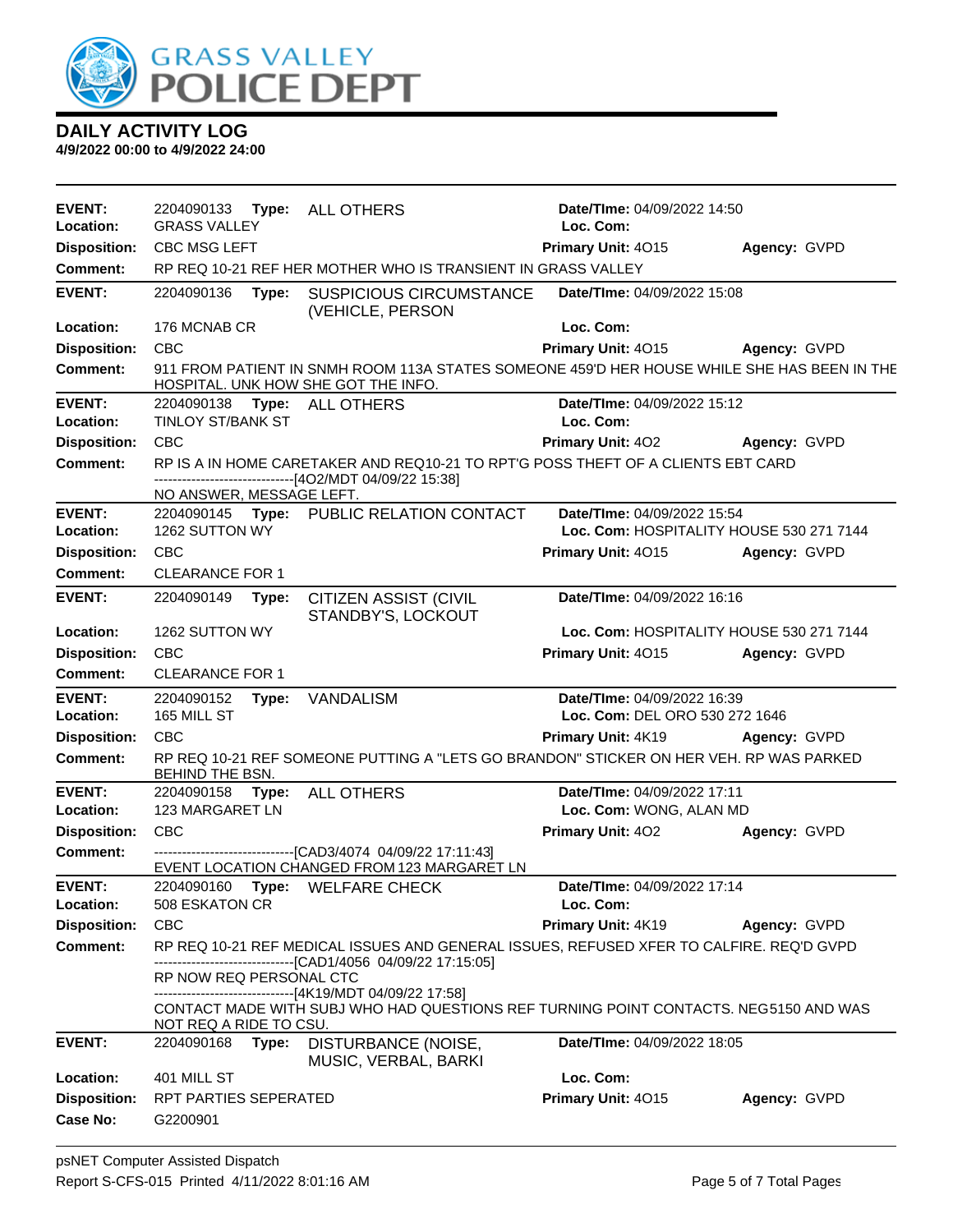

**4/9/2022 00:00 to 4/9/2022 24:00**

**Comment:** RP RPTG HEATED 415V BETWEEN HUSBAND AND WIFE. HIST OF DV AND VIOLENCE. ------------------------------[CAD3/4074 04/09/22 18:44:56] ISSUED CASE# G2200901 FOR AGENCY GVPD by UNIT 4O15 **EVENT:** 2204090173 **Type:** CITIZEN ASSIST (CIVIL STANDBY'S, LOCKOUT **Date/TIme:** 04/09/2022 18:35 **Location:** 1262 SUTTON WY **Loc. Com:** HOSPITALITY HOUSE 530 271 7144 **Disposition:** CBC **Primary Unit:** 4O4 **Agency:** GVPD **Comment:** FOR CLEARANCE **EVENT:** 2204090174 **Type:** WELFARE CHECK **Date/TIme:** 04/09/2022 18:36 **Location:** 147 RACE ST **Loc. Com: Disposition:** CBC SHES C4 **Primary Unit:** 4K19 **Agency:** GVPD Comment: RP RPTG ELDERLY FEMALE WAS RECENTLY AT THE HOSPITAL AND RETURNED TODAY. XRAY HAS NOT BEE ANSWERING THE PHONE. RP THINKS SHES POSS ON HER BED. POSS ISSUE WITH MEDICATION. RP OWNS THE HOUSE BUT WILL NOT GO IN BECAUSE SHE ACCUSES HIM OF STEALING ITEMS/XFER TO CALFIRE ------------------------------[CAD3/4074 04/09/22 18:40:58] CALFIRE CALLED TO REQ PD. ADV 97 **EVENT:** 2204090177 **Type:** VEH CITES,VIN,TOWS,DUI **Date/TIme:** 04/09/2022 18:47 **Location:** BENNETT ST/KIDDER AV **Loc. Com: Disposition:** WA **Primary Unit:** 4K19 **Agency:** GVPD **Comment:** OW BLK VOLK JETTA NO LP ------------------------------[CAD3/4074 04/09/22 18:47:57] EVENT LOCATION CHANGED FROM BENNET/KIDDER **EVENT:** 2204090178 **Type:** TRAFFIC (DUI, PARKING, SPEED, HAZ **Date/TIme:** 04/09/2022 18:56 **Location:** 2033 NEVADA CITY HY **Loc. Com:** DOLLAR GENERAL **Disposition:** HBD **Primary Unit: Agency:** GVPD **Comment:** 911 REPORTING A 23152 DRIVER IN A GREY CHEVY SILVERADO. SUBJ GOT OUT BARELY ABLE TO WALK AND THREW BEER BOTTLES INTO THE PLANTS OUTSIDE. PER RP SUBJ IS INSIDE BSN NOW ------------------------------[CAD1/4085 04/09/22 18:57:47] VOICED \*\*\*\*\* EVENT CLOSED BY CAD1 **EVENT:** 2204090189 **Type:** VEHICLE STOP **Date/TIme:** 04/09/2022 20:00 **Location:** 265 SUTTON WY **Loc. Com: Disposition:** WA **Primary Unit:** 4K19 **Agency:** GVPD **Comment:** License: 2XJT421 ------------------------------[CAD1/4085 04/09/22 20:01:59] EVENT LOCATION CHANGED FROM 265 SUTTON **EVENT:** 2204090190 **Type:** DISTURBANCE (NOISE, MUSIC, VERBAL, BARKI **Date/TIme:** 04/09/2022 20:37 **Location:** 105 NEAL ST **Loc. Com:** SAFEWAY **Disposition:** CBC HES C4, MOVING ALONG **Primary Unit:** 4D10 **Agency:** GVPD **Comment:** RP REPROTING MALE IN PARKING LOT SCREAMING REALLY ODD THINGS, SITTING ON NEW ROCK **DECORATIONS EVENT:** 2204090203 **Type:** VEH CITES,VIN,TOWS,DUI **Date/TIme:** 04/09/2022 22:33 **Location:** 10609 ALTA ST **Loc. Com:** MAUTINO PARK **Disposition:** CBC **Primary Unit:** 4K19 **Agency:** GVPD **Comment:** 5KZC874 ----[CAD1/4085 04/09/22 22:34:45] EVENT LOCATION CHANGED FROM DIMATINO PARK **EVENT:** 2204090204 **Type:** TRAFFIC (DUI, PARKING, SPEED, HAZ **Date/TIme:** 04/09/2022 22:58 **Disposition:** CIT VEHICLES CITED FOR PARKING VIOLATIONS **Primary Unit:** 4O22 **Agency:** GVPD

psNET Computer Assisted Dispatch Report S-CFS-015 Printed 4/11/2022 8:01:16 AM Page 6 of 7 Total Pages